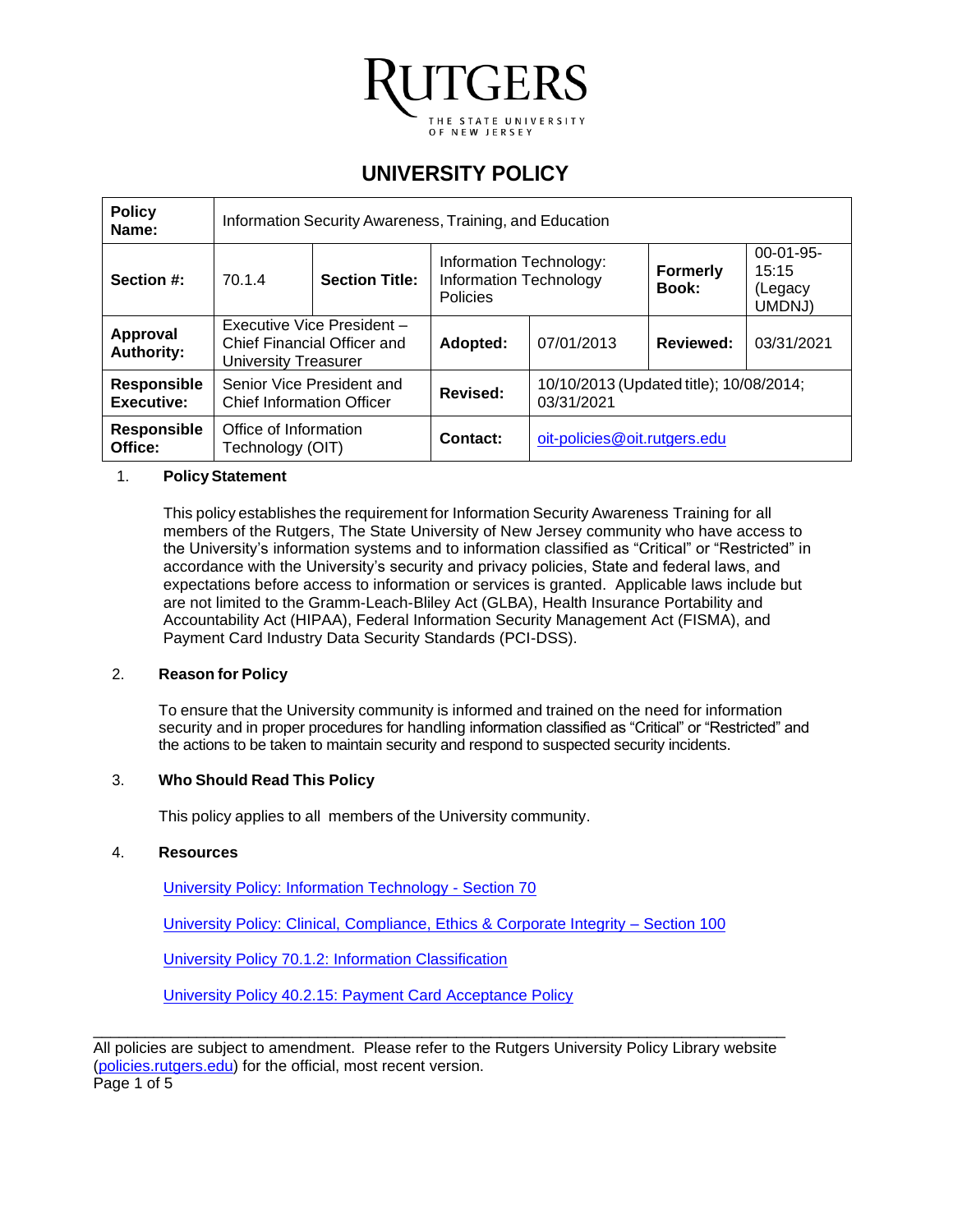[University Policy 50.3.7: Copyright](https://policies.rutgers.edu/5037-currentpdf) Policy

[University Policy 50.3.11: Gramm-Leach-Bliley](https://policies.rutgers.edu/50311-currentpdf) Act (GLBA) Information Security Policy

[University Policy 50.3.12: Red](https://policies.rutgers.edu/50312-currentpdf) Flag Detection and Reporting Policy

[University Policy 50.3.18: Data Breach Management](https://policies.rutgers.edu/50318-currentpdf)

[University Policy 70.1.3:](https://policies.rutgers.edu/7013-currentpdf) Incident Management

[Rutgers Minimum Security Standards for Data Protection](https://rusecure.rutgers.edu/content/minimum-security-standards-data-protection)

#### 5. **Definitions**

**Availability** - The expectation that information is accessible by the University community when needed.

**Confidentiality** - The state of keeping information and/or materials private, with only authorized individuals, processes, and systems having access to view, use, or share

**Guidelines** - Advice on the ways to comply with policy, written for non-technical users who have multiple options for secure information handling processes.

**Integrity** - The expectation that the University's information will be protected from intentional, unauthorized, or accidental changes.

**Privileged Account** - A user that is authorized (and therefore, trusted) to perform securityrelevant functions that ordinary users are not authorized to perform. Source: National Institute of Standards and Technology Computer Security Resource Center (NIST CSRC)

**Procedures** – Step-by-step instructions and implementation details for personnel to perform specific tasks in ways that ensure that the associated preventive, detective, and/or response mechanisms work as planned.

**Technology standards** - Established requirement of technical configuration parameters and associated values to ensure that management can secure University assets and comply with University policy and regulatory requirements relating to the secured access of University information.

#### 6. **The Policy**

#### A. **Introduction:**

Access to the University's information technology resources is a privilege that requires all individuals with access to Critical or Restricted data to act responsibly and guard against abuses. Therefore, both the community as a whole and each individual user have an obligation to abide by the following requirements and responsibilities:

### B. **Requirements:**

#### 1. **Executive/Senior/Vice Presidents, Chancellors and Deans must:**

a. establish, maintain, and disseminate documentation such as Technology Standards,

\_\_\_\_\_\_\_\_\_\_\_\_\_\_\_\_\_\_\_\_\_\_\_\_\_\_\_\_\_\_\_\_\_\_\_\_\_\_\_\_\_\_\_\_\_\_\_\_\_\_\_\_\_\_\_\_\_\_\_\_\_\_\_\_\_\_\_\_\_\_\_\_\_\_\_\_\_\_\_\_ All policies are subject to amendment. Please refer to the Rutgers University Policy Library website [\(policies.rutgers.edu\)](http://policies.rutgers.edu/) for the official, most recent version. Page 2 of 5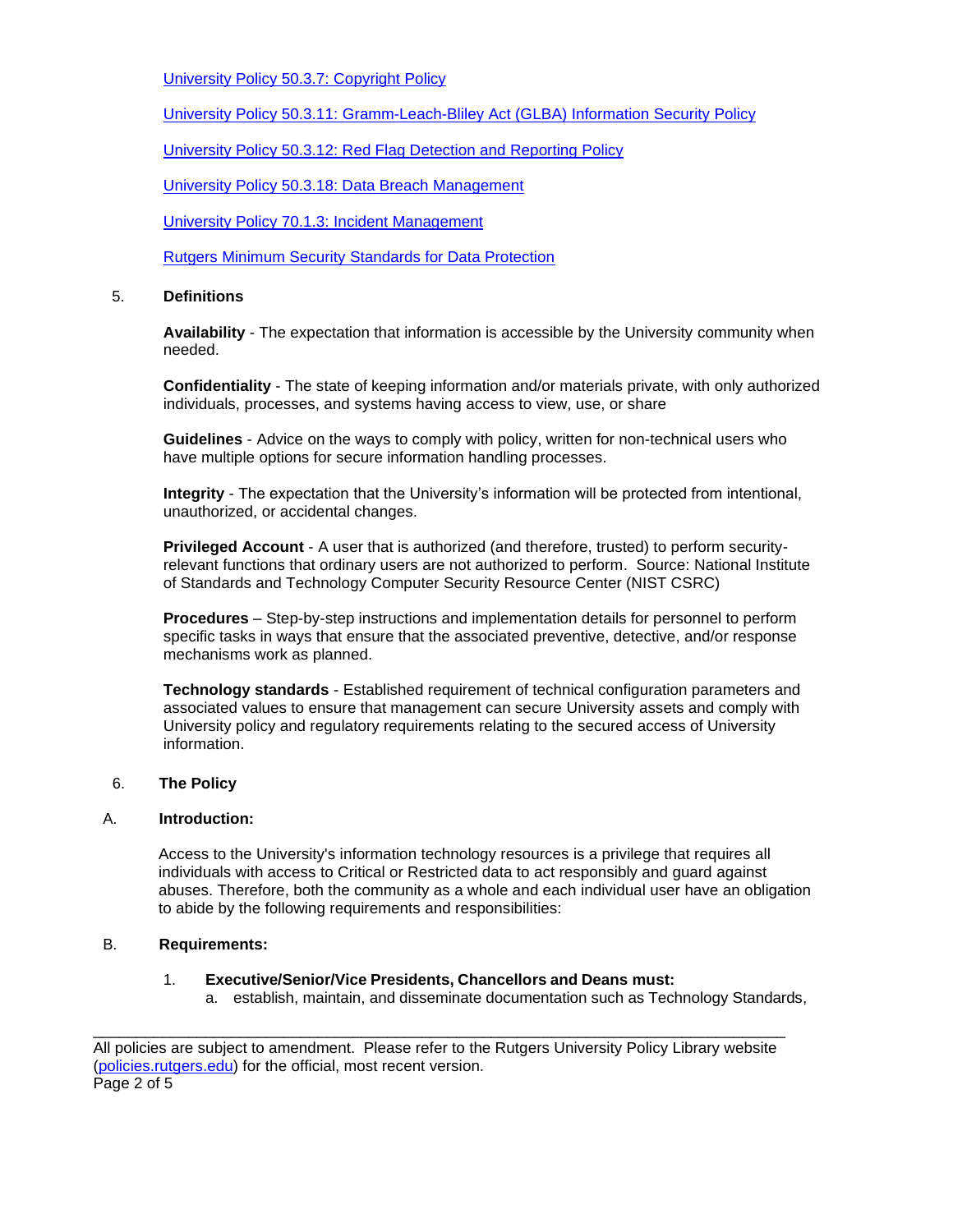Procedures, and/or Guidelines to ensure compliance as stated in this Policy for the organizations under their purview

- b. ensure that all members of the University community under their purview, including third party stakeholders (business associates, partners, contractors), that have access to Critical or Restricted data or Privileged Access complete the assigned Security Awareness Training (SAT) upon arrival at the University and the annual refresher thereafter.
- 2. **Directors and Department Chairs** must ensure that business units, schools, and departments, including third party stakeholders (business associates, partners, contractors), under their purview that have access to Critical or Restricted data complete Security Awareness Training (SAT) upon arrival at the University and the annual refresher thereafter.

#### 3. **Users with access to University Information Technology Systems, information classified as "Critical" or "Restricted," or with Privileged Access must:**

- a. complete all assigned training related to Information Security Awareness, as well as all mandatory, annual training courses as provided by the University;
- b. adhere to all assigned and mandatory training related to Information Security Awareness as provided by the University; and
- c. follow all of the University's applicable Information Technology policies, procedures, technical standards, and guidelines.

# 4. **IT Risk, Policy and Compliance must:**

- a. implement, maintain, and provide on-going information technology security awareness, training and education using various techniques such as awareness sessions, training, newsletter articles, email communication campaigns, and intranet website;
- b. review the annual security awareness training content, working with all other relevant parties, to update training content as it pertains to Information Security Awareness topics;
- c. provide an activity report to the Senior Vice President and Chief Information Officer, upon request.

#### 5. **University Ethics and Compliance (UEC)** must**:**

- a. establish and maintain the University's Security Awareness Training (SAT) program working with all other relevant parties to ensure appropriate content to communicate the aim of information security and the potential impact on the University based on user behavior;
- b. ensure SAT is assigned to all members of the University community with access to the University's information technology resources or with access to Critical or Restricted data or with Privileged Access upon their arrival at the University or with a job function change and at least yearly thereafter;

\_\_\_\_\_\_\_\_\_\_\_\_\_\_\_\_\_\_\_\_\_\_\_\_\_\_\_\_\_\_\_\_\_\_\_\_\_\_\_\_\_\_\_\_\_\_\_\_\_\_\_\_\_\_\_\_\_\_\_\_\_\_\_\_\_\_\_\_\_\_\_\_\_\_\_\_\_\_\_\_

All policies are subject to amendment. Please refer to the Rutgers University Policy Library website [\(policies.rutgers.edu\)](http://policies.rutgers.edu/) for the official, most recent version. Page 3 of 5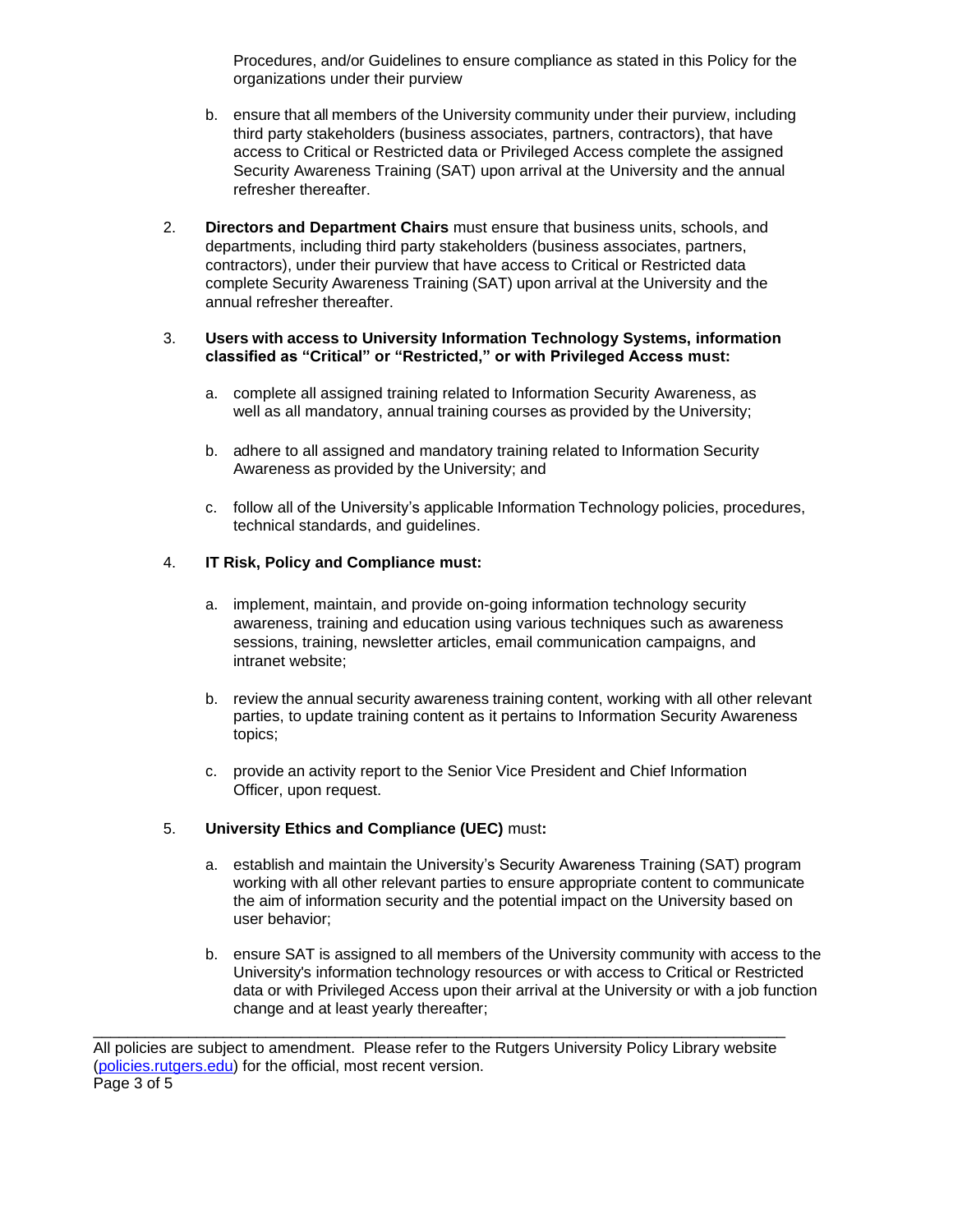c. review the annual SAT content, working with all other relevant parties, to update training content as it pertains to Compliance topics.

#### 6. **Non-Compliance and Sanctions:**

Failure to comply with this policy may result in denial or removal of access privileges to the University's electronic systems, disciplinary action under applicable University policies and procedures, civil litigation, and/or civil or criminal prosecution under applicable State and federal statutes.

\_\_\_\_\_\_\_\_\_\_\_\_\_\_\_\_\_\_\_\_\_\_\_\_\_\_\_\_\_\_\_\_\_\_\_\_\_\_\_\_\_\_\_\_\_\_\_\_\_\_\_\_\_\_\_\_\_\_\_\_\_\_\_\_\_\_\_\_\_\_\_\_\_\_\_\_\_\_\_\_